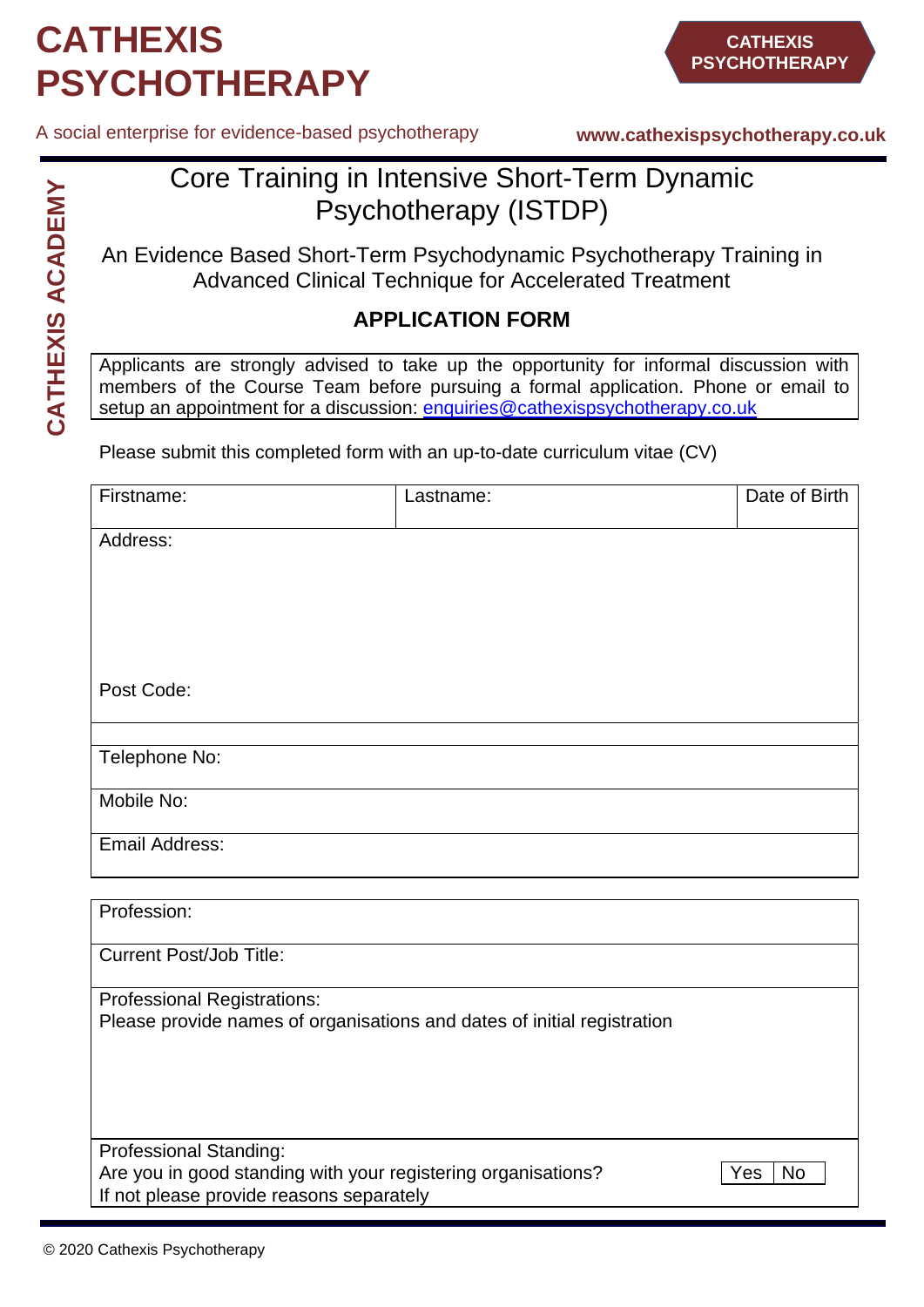### **CATHEXIS PSYCHOTHERAPY**

#### A social enterprise for evidence-based psychotherapy

#### **www.cathexispsychotherapy.co.uk**

**CATHEXIS ACADEMY CATHEXIS ACADEMY**

| Education, Training and Experience:                                                       |  |  |  |
|-------------------------------------------------------------------------------------------|--|--|--|
| Please give a summary of your formal education, training, and experience relevant to this |  |  |  |
| application including dates                                                               |  |  |  |

Does your current work situation enable access to a client group  $\sqrt{Y}$ es No for whom the content of this training is appropriate?

If not how will supervised clinical practice as part of the course be accomplished?

Statement:

Please tell us about yourself and your reasons for applying for this training